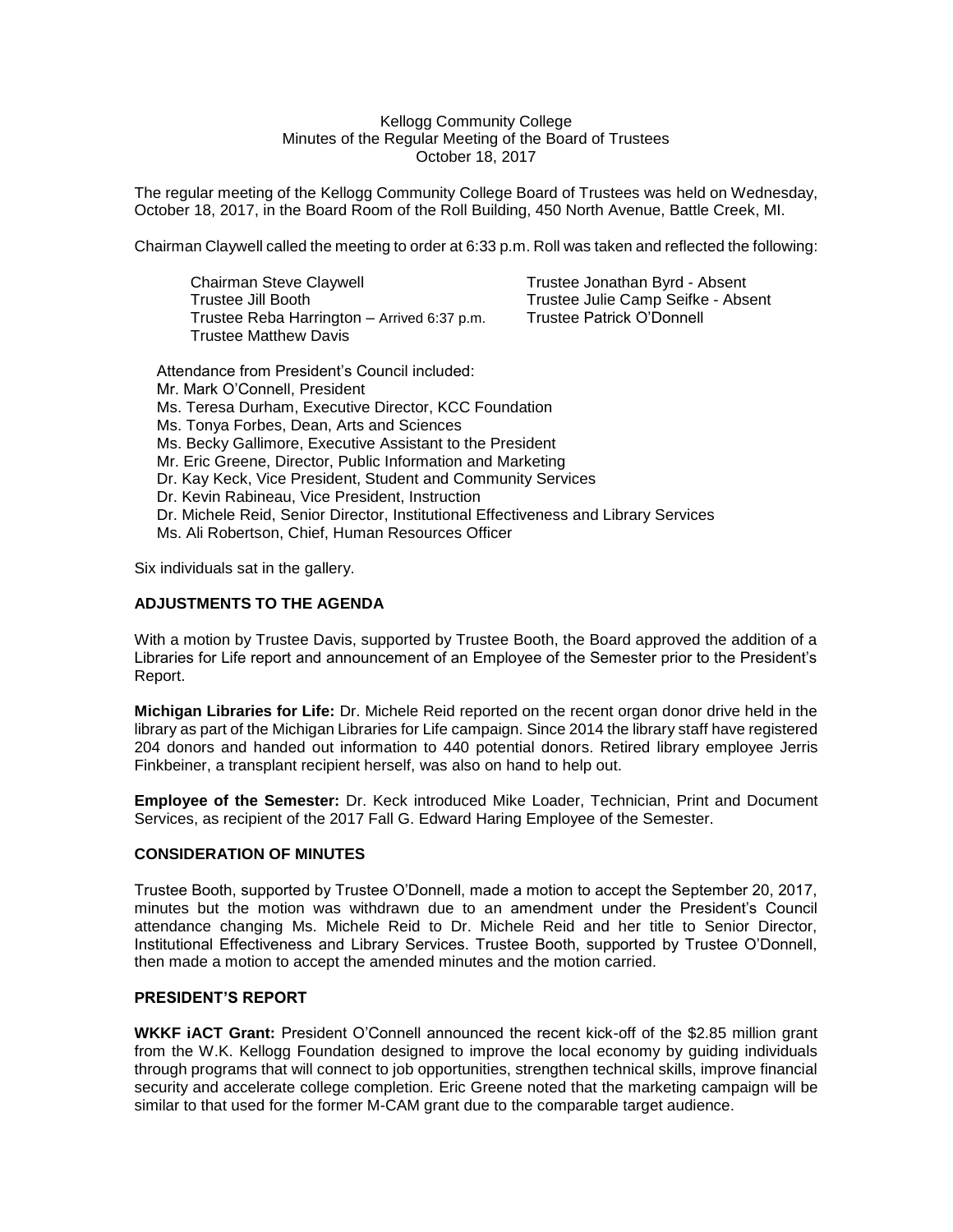**Marketing Awards:** Eric Greene proclaimed it to be a banner year for the Public Information and Marketing Department with the recent win of 9 Medallion Awards from the National Council for Marketing and Public Relations. Members of the department in attendance at the meeting included Kathryn Jarvie, Simon Thalmann, June Lewis and Mike Loader. Kristen Stolz and Rachel Roelof, also members of the department, were unable to attend.

**WMU Articulation Update:** Tonya Forbes updated the Board on the progress being made on transfer pathways with Western Michigan University. Several conversations have been held between faculty members from both institutions and a high level meeting with WMU representatives is scheduled for October 27. Forbes also noted a recent request from Grand Valley State University to begin similar work.

**HLC Assessment Update:** Tonya Forbes, along with faculty members Marcus Anderson, Martha Perkins and Jonathan Williams, recently attended the HLC General Education Assessment Workshop where they took a deep dive into the assessment process. Forbes provided a brief report for the Board and added that she is very proud of the faculty and the progress being made.

**Guided Pathways Update:** During a GPI meeting held at the Student Success Summit in Lansing on September 28 and 29, colleges were told they would be asked to apply for the Mentor Circle or the Study Circle. KCC will apply for the Mentor Circle which requires greater input from KCC staff but also allows for the greatest amount of support from the Michigan Center for Student Success (MCSS). Several changes have taken place throughout KCC as part of this initiative and still continues with the development of additional pathways and new transfer partnerships.

**Dual Enrollment/Early College:** Information was provided to the Board on the impact that dual enrollment and early college programs have had on enrollment. These figures are playing an important part in the College's enrollment and KCC, as well as the K-12 schools, have benefited from the Service Area/Early College tuition rate.

**KCC Foundation Report:** Teresa Durham provided an update on donations received to date, a recent gift of \$10,000 from a KCC alum and various outreach efforts. She also invited Board members to the Celebration of Donors and Scholars dinner scheduled for October 25 and spoke briefly of the early planning stages for the Bid A Brighter Future Auction and Raffle set for January 4.

**All-Gender Restrooms:** The recent conversion of two restrooms on the main campus to all-gender restrooms was made at the request of students and employees. As part of KCC's goal of creating a safe, comfortable and welcoming environment for all students and staff, the College will be working with Mathison | Mathison Architects to survey all restrooms within KCC's facilities to identify additional spaces that can be created or converted into all-gender restrooms and lactation rooms.

**Cross Country Coach Hired:** Erin Lane was hired as KCC's first cross country coach and is set to begin recruiting for the College's new men's and women's cross country programs starting in the fall of 2018.

**21st Century Update:** Work on the Miller Physical Education Building continues on schedule. The recent installation of precast concrete panels for the gym provides a feel for what the building will look like. Steel installation is scheduled to be done by the end of October with roof work beginning the first week of November. The Phase 200/300 schematic design for the RMTC Capital Outlay Project has been approved by the Department of Technology, Management and Budget (DTMB) and forwarded to the Joint Capital Outlay Subcommittee. Administration remains hopeful that the construction authorization will be received soon thereby assuring KCC will have state funding for the project.

**Scholarships and Grants:** The College received \$24,061.75 in scholarships over the past month.

**BOARD REPORTS AND REQUESTS**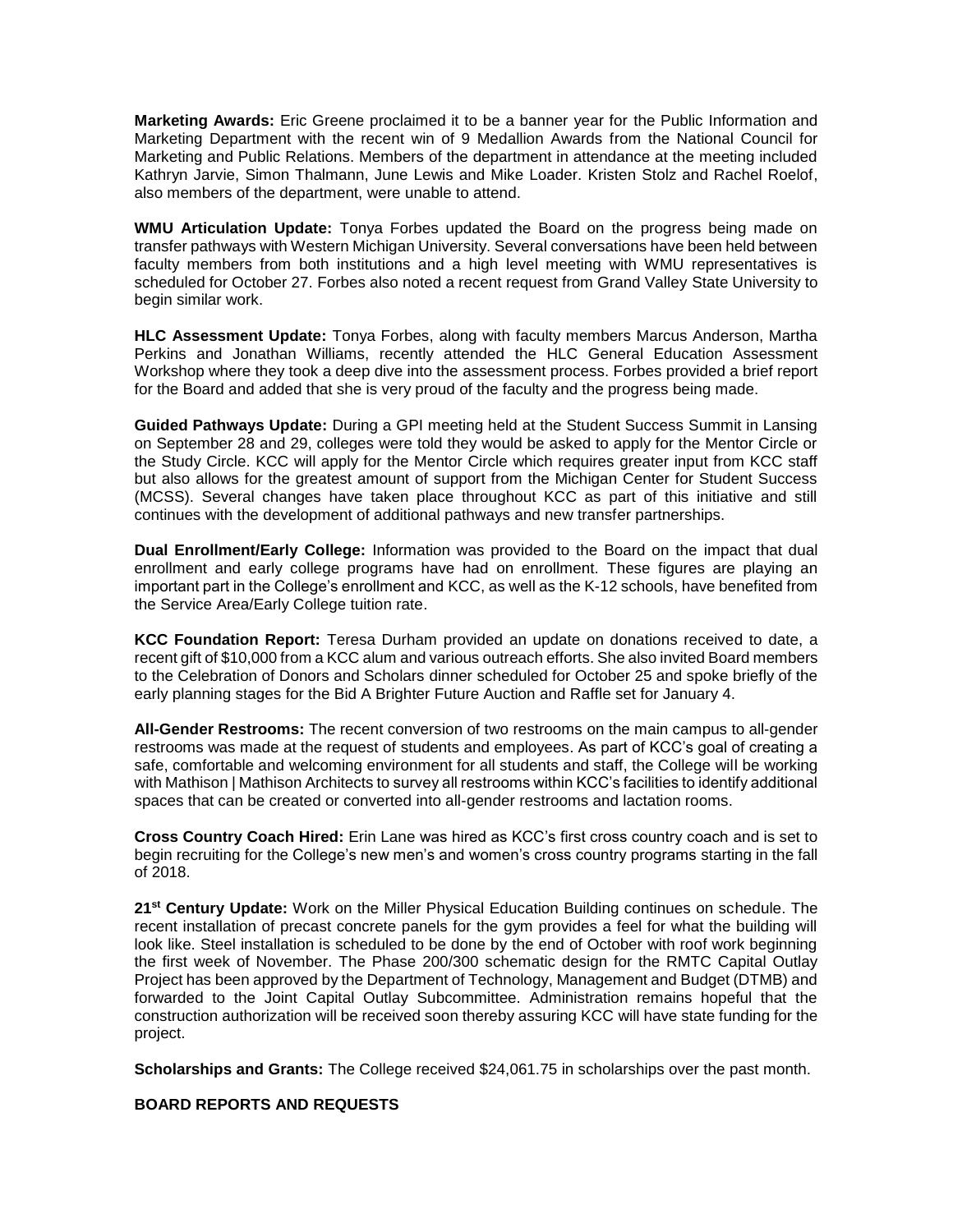Chairman Claywell said it was a wonderful surprise to see Trustee Harrington and welcomed her back. Trustee Harrington thanked her fellow board members for their indulgence over the past year and then provided extreme praise to the nursing program and the KCC nurses assisting her during her recent hospitalization and rehab.

## **CITIZEN/STAFF REQUESTS AND COMMENTS**

None.

## **ACTION ITEMS**

**Capital Outlay Five Year Plan Approval:** With a motion from Trustee Davis, supported by Trustee Booth, the Board approved the final copy of the Five Year Capital Outlay Plan. Per the State's request, the RMTC renovation project was kept on the report as the College's priority because construction authorization had not yet been received.

**Employee Benefits:** With a motion by Trustee Booth, supported by Trustee Davis, the Board approved the healthcare, dental, vision and other ancillary benefits recommended by the College's Healthcare Advisory Team. Ali Robertson provided a review of the recommendation that included staying with the current providers and keeping benefits for all employees at the same level. There was a slight increase of 1.45% for the staff health care renewal. As an added benefit, all regular employees can sign up to be covered under ID Shield for protection against identity theft for free with an option to purchase a family plan as well. On behalf of the Board, Chairman Claywell asked Robertson to extend their appreciation to the committee for their diligence.

**Public Act 152 of 2011 Election:** With a motion from Trustee Davis, supported by Trustee O'Donnell, the Board approved the recommendation from the Healthcare Advisory Team to continue with the 80/20 cost share model for healthcare.

**Military Veterans Awareness Resolution:** With a motion by Trustee Booth, supported by Trustee O'Donnell, the Board approved a resolution naming November 2017 Military Veterans Awareness Month at KCC.

**Financials:** The Board approved the September 2017 financial statements with a motion by Trustee O'Donnell, supported by Trustee Booth.

**Personnel Items:** With a motion by Trustee Booth, supported by Trustee Davis, the Board approved the following personnel items:

### **New Hire**

| Jasmine Granville       | Technician, Upward Bound*<br>(effective October 9, 2017; Support Staff, Technical, Step 3,<br>2017-2018 hourly rate \$19.67)                |
|-------------------------|---------------------------------------------------------------------------------------------------------------------------------------------|
| Margaret Murphy         | Secretary, Fehsenfeld Center (part-time)<br>(effective October 2, 2017; Support Staff, O & C II, Step 4, 2017-<br>2018 hourly rate \$18.28) |
| <b>Reclassification</b> |                                                                                                                                             |
| Marcia Campbell         | Executive Assistant, Vice President Instruction                                                                                             |

(effective July 1, 2017; Administration, Manager 2: \$54,408)